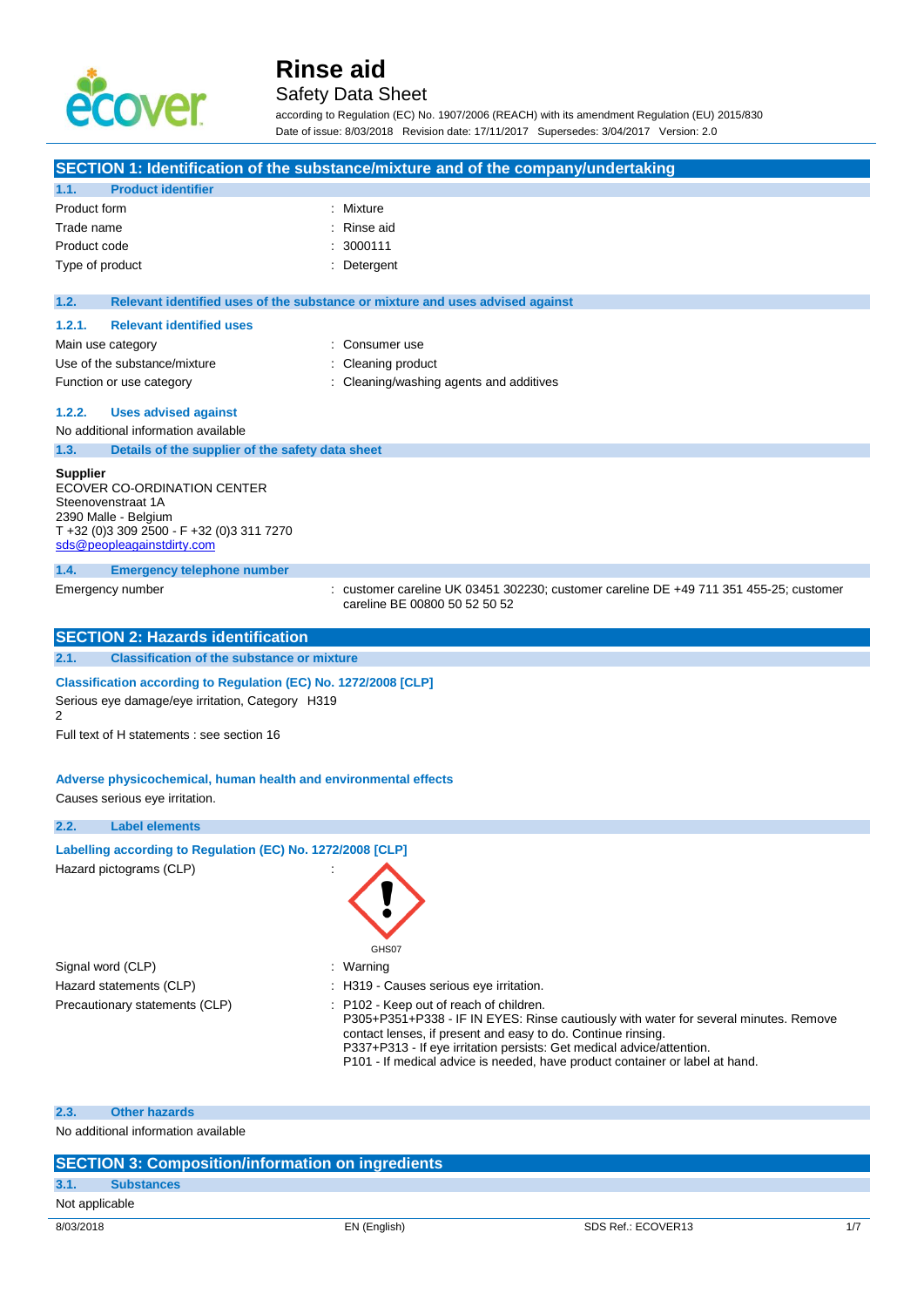### Safety Data Sheet

according to Regulation (EC) No. 1907/2006 (REACH) with its amendment Regulation (EU) 2015/830

#### **3.2. Mixtures**

| <b>Name</b>                                                         | <b>Product identifier</b>                                                                             | $\frac{9}{6}$             | <b>Classification according to</b><br><b>Regulation (EC) No.</b><br>1272/2008 [CLP] |
|---------------------------------------------------------------------|-------------------------------------------------------------------------------------------------------|---------------------------|-------------------------------------------------------------------------------------|
| Citric acid                                                         | (CAS-No.) 77-92-9<br>(EC-No.) 201-069-1<br>(REACH-no) 01-2119457026-42                                | $5 - 15$                  | Eye Irrit. 2, H319                                                                  |
| Sophorolipids                                                       | (REACH-no) 01-2120079365-49                                                                           | $1 - 5$                   | Eye Irrit. 2, H319                                                                  |
| Ethanol<br>substance with national workplace exposure limit(s) (GB) | (CAS-No.) 64-17-5<br>(EC-No.) 200-578-6<br>(EC Index-No.) 603-002-00-5<br>(REACH-no) 01-2119457610-43 | $1 - 5$                   | Flam. Lig. 2, H225                                                                  |
| Alkyl, C8-10, polyglucoside                                         | (CAS-No.) 68515-73-1<br>(EC-No.) 500-220-1<br>(REACH-no) 01-2119488530-36                             | $1 - 5$                   | Eye Dam. 1, H318                                                                    |
| <b>Specific concentration limits:</b>                               |                                                                                                       |                           |                                                                                     |
| <b>Name</b>                                                         | <b>Product identifier</b>                                                                             |                           | <b>Specific concentration limits</b>                                                |
| Alkyl, C8-10, polyglucoside                                         | (CAS-No.) 68515-73-1                                                                                  | (C > 10) Eye Dam. 1, H318 |                                                                                     |

(EC-No.) 500-220-1

(REACH-no) 01-2119488530-36

Full text of H-statements: see section 16

|        | <b>SECTION 4: First aid measures</b>                                |                                                                                                                                                                                   |
|--------|---------------------------------------------------------------------|-----------------------------------------------------------------------------------------------------------------------------------------------------------------------------------|
| 4.1.   | <b>Description of first aid measures</b>                            |                                                                                                                                                                                   |
|        | First-aid measures after inhalation                                 | Remove person to fresh air and keep comfortable for breathing.                                                                                                                    |
|        | First-aid measures after skin contact                               | Wash skin with plenty of water.                                                                                                                                                   |
|        | First-aid measures after eye contact                                | Rinse cautiously with water for several minutes. Remove contact lenses, if present and easy to<br>do. Continue rinsing. If eye irritation persists: Get medical advice/attention. |
|        | First-aid measures after ingestion                                  | Call a poison center or a doctor if you feel unwell.                                                                                                                              |
| 4.2.   | Most important symptoms and effects, both acute and delayed         |                                                                                                                                                                                   |
|        | Symptoms/effects after eye contact                                  | Eye irritation.                                                                                                                                                                   |
| 4.3.   |                                                                     | Indication of any immediate medical attention and special treatment needed                                                                                                        |
|        | Treat symptomatically.                                              |                                                                                                                                                                                   |
|        | <b>SECTION 5: Firefighting measures</b>                             |                                                                                                                                                                                   |
| 5.1.   | <b>Extinguishing media</b>                                          |                                                                                                                                                                                   |
|        | Suitable extinguishing media                                        | : Water spray. Dry powder. Foam. Carbon dioxide.                                                                                                                                  |
| 5.2.   | Special hazards arising from the substance or mixture               |                                                                                                                                                                                   |
| fire   | Hazardous decomposition products in case of                         | : None known.                                                                                                                                                                     |
| 5.3.   | <b>Advice for firefighters</b>                                      |                                                                                                                                                                                   |
|        | Protection during firefighting                                      | Do not attempt to take action without suitable protective equipment. Self-contained breathing<br>apparatus. Complete protective clothing.                                         |
|        | <b>SECTION 6: Accidental release measures</b>                       |                                                                                                                                                                                   |
| 6.1.   | Personal precautions, protective equipment and emergency procedures |                                                                                                                                                                                   |
| 6.1.1. | For non-emergency personnel                                         |                                                                                                                                                                                   |
|        | <b>Emergency procedures</b>                                         | : Ventilate spillage area. Avoid contact with skin and eyes.                                                                                                                      |
| 6.1.2. | For emergency responders                                            |                                                                                                                                                                                   |
|        | Protective equipment                                                | Do not attempt to take action without suitable protective equipment. For further information<br>refer to section 8: "Exposure controls/personal protection".                      |
| 6.2.   | <b>Environmental precautions</b>                                    |                                                                                                                                                                                   |
|        | Avoid release to the environment.                                   |                                                                                                                                                                                   |
| 6.3.   | Methods and material for containment and cleaning up                |                                                                                                                                                                                   |
|        | Methods for cleaning up                                             | Take up liquid spill into absorbent material.                                                                                                                                     |
|        | Other information                                                   | Dispose of materials or solid residues at an authorized site.                                                                                                                     |
| 6.4.   | <b>Reference to other sections</b>                                  |                                                                                                                                                                                   |
|        | For further information refer to section 13.                        |                                                                                                                                                                                   |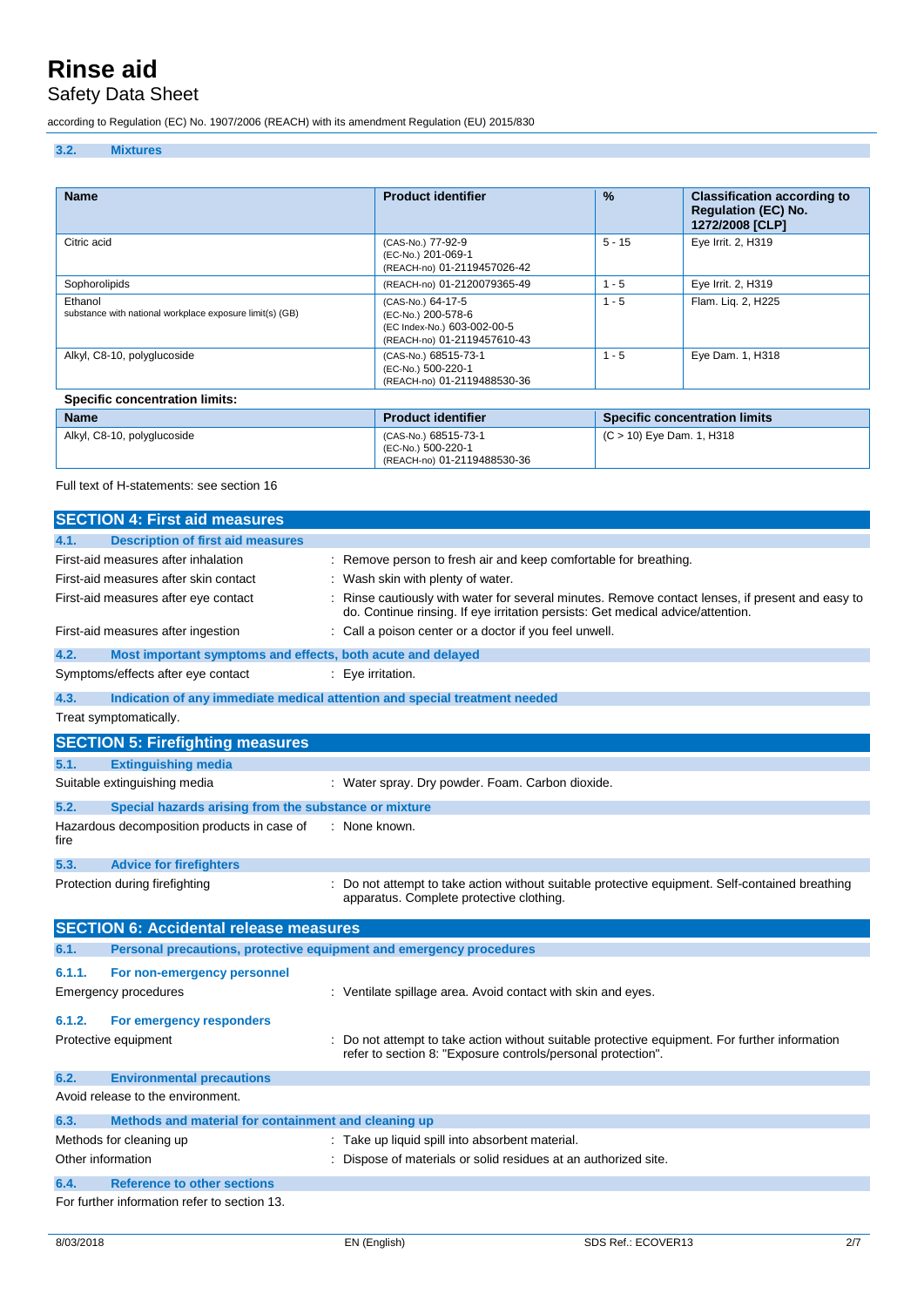### Safety Data Sheet

according to Regulation (EC) No. 1907/2006 (REACH) with its amendment Regulation (EU) 2015/830

|                               | <b>SECTION 7: Handling and storage</b>                       |  |                                                                                                                         |  |
|-------------------------------|--------------------------------------------------------------|--|-------------------------------------------------------------------------------------------------------------------------|--|
| 7.1.                          | <b>Precautions for safe handling</b>                         |  |                                                                                                                         |  |
| Precautions for safe handling |                                                              |  | : Ensure good ventilation of the work station. Wear personal protective equipment. Avoid contact<br>with skin and eyes. |  |
| Hygiene measures              |                                                              |  | : Do not eat, drink or smoke when using this product. Always wash hands after handling the<br>product.                  |  |
| 7.2.                          | Conditions for safe storage, including any incompatibilities |  |                                                                                                                         |  |
|                               | Storage conditions                                           |  | : Store in a well-ventilated place. Keep cool.                                                                          |  |
| 7.3.                          | Specific end use(s)                                          |  |                                                                                                                         |  |
|                               | No additional information available                          |  |                                                                                                                         |  |

### **SECTION 8: Exposure controls/personal protection**

| 8.1. | <b>Control parameters</b> |
|------|---------------------------|

| <b>Ethanol (64-17-5)</b> |                              |                        |  |  |
|--------------------------|------------------------------|------------------------|--|--|
| United Kingdom           | Local name                   | Ethanol                |  |  |
| United Kingdom           | WEL TWA (mg/m <sup>3</sup> ) | 1920 mg/m <sup>3</sup> |  |  |
| United Kingdom           | WEL TWA (ppm)                | 1000 ppm               |  |  |

#### **8.2. Exposure controls**

#### **Personal protective equipment:**

Avoid all unnecessary exposure. Avoid all contact with skin, eyes, or clothing. Accidental release of the contents: Gloves, Safety glasses.

#### **Hand protection:**

| <b>Type</b> | Material             | Permeation             | Thickness (mm) | Penetration | <b>Standard</b> |
|-------------|----------------------|------------------------|----------------|-------------|-----------------|
|             | Nitrile rubber (NBR) | $6$ ( $>$ 480 minutes) | 0.4            |             | EN 374          |

#### **Eye protection:**

Wear eye/face protection. Chemical goggles or safety glasses. EN 166

#### **Skin and body protection:**

No special clothing/skin protection equipment is recommended under normal conditions of use

#### **Respiratory protection:**

No special respiratory protection equipment is recommended under normal conditions of use with adequate ventilation

#### **Environmental exposure controls:**

Avoid release to the environment.

#### **Other information:**

Do not eat, drink or smoke when using this product.

| <b>SECTION 9: Physical and chemical properties</b>            |                     |                    |     |
|---------------------------------------------------------------|---------------------|--------------------|-----|
| Information on basic physical and chemical properties<br>9.1. |                     |                    |     |
| Physical state                                                | $:$ Liquid          |                    |     |
| Colour                                                        | : Yellow, brown.    |                    |     |
| Odour                                                         | characteristic.     |                    |     |
| Odour threshold                                               | No data available   |                    |     |
| рH                                                            | : 2,5               |                    |     |
| Relative evaporation rate (butylacetate=1)                    | : No data available |                    |     |
| Melting point                                                 | : Not applicable    |                    |     |
| Freezing point                                                | : No data available |                    |     |
| Boiling point                                                 | : No data available |                    |     |
| Flash point                                                   | $: >60 - 100 °C$    |                    |     |
| Auto-ignition temperature                                     | : No data available |                    |     |
| Decomposition temperature                                     | : No data available |                    |     |
| Flammability (solid, gas)                                     | : Not applicable    |                    |     |
| Vapour pressure                                               | : No data available |                    |     |
| Relative vapour density at 20 °C                              | No data available   |                    |     |
| Relative density                                              | No data available   |                    |     |
| 8/03/2018                                                     | EN (English)        | SDS Ref.: ECOVER13 | 3/7 |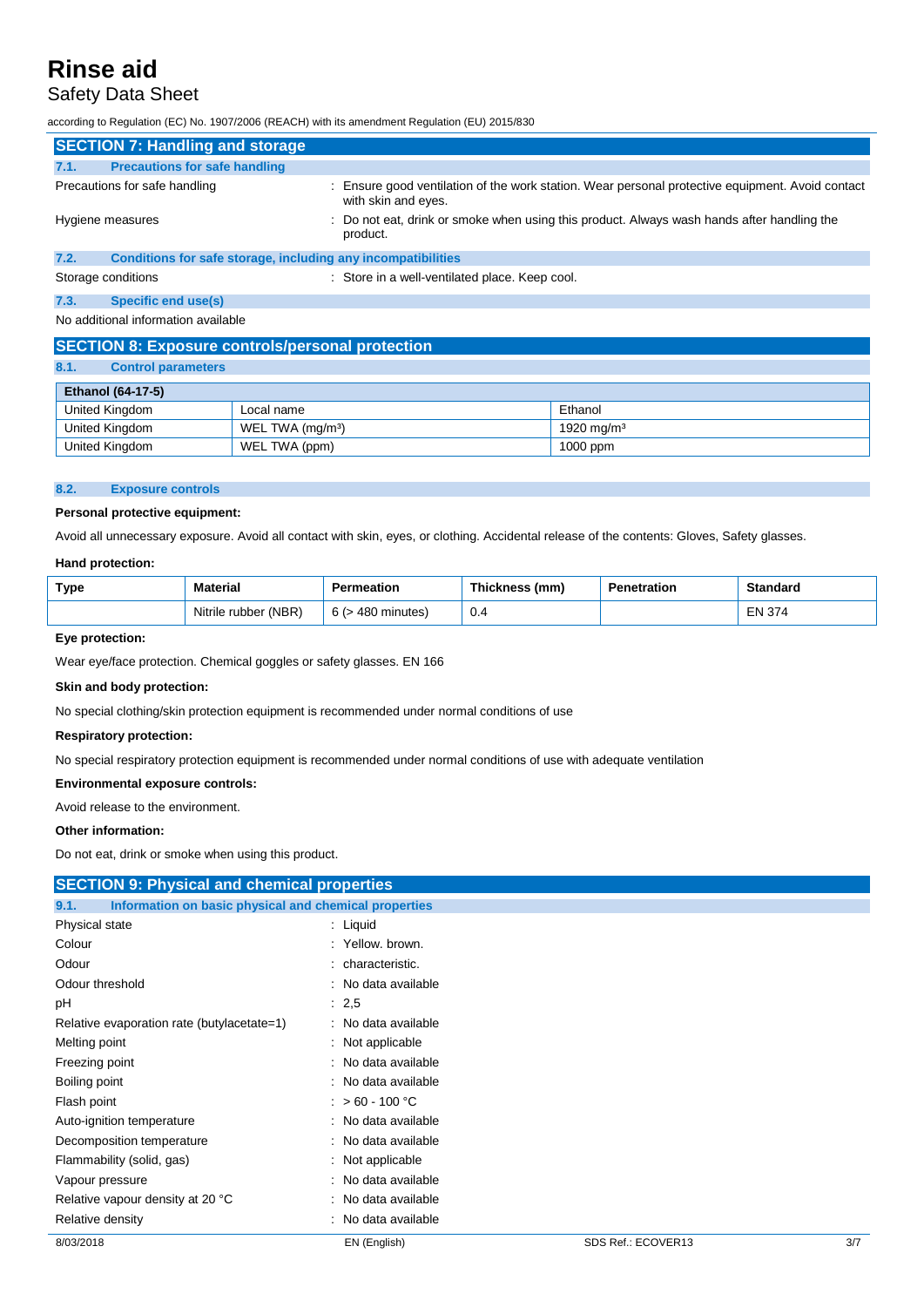Safety Data Sheet

according to Regulation (EC) No. 1907/2006 (REACH) with its amendment Regulation (EU) 2015/830

| Density                     | $: 1,028$ kg/l      |
|-----------------------------|---------------------|
| Solubility                  | : No data available |
| Log Pow                     | : No data available |
| Viscosity, kinematic        | : No data available |
| Viscosity, dynamic          | : No data available |
| <b>Explosive properties</b> | : No data available |
| Oxidising properties        | : No data available |
| <b>Explosive limits</b>     | : No data available |
|                             |                     |

#### **9.2. Other information**

VOC content : 1,92 %

|             | <b>SECTION 10: Stability and reactivity</b>                                        |                                                                                                      |  |  |
|-------------|------------------------------------------------------------------------------------|------------------------------------------------------------------------------------------------------|--|--|
| 10.1.       | <b>Reactivity</b>                                                                  |                                                                                                      |  |  |
|             | The product is non-reactive under normal conditions of use, storage and transport. |                                                                                                      |  |  |
| 10.2.       | <b>Chemical stability</b>                                                          |                                                                                                      |  |  |
|             | Stable under normal conditions.                                                    |                                                                                                      |  |  |
| 10.3.       | <b>Possibility of hazardous reactions</b>                                          |                                                                                                      |  |  |
|             | No dangerous reactions known under normal conditions of use.                       |                                                                                                      |  |  |
| 10.4.       | <b>Conditions to avoid</b>                                                         |                                                                                                      |  |  |
|             | None under recommended storage and handling conditions (see section 7).            |                                                                                                      |  |  |
| 10.5.       | <b>Incompatible materials</b>                                                      |                                                                                                      |  |  |
|             | Do not mix with other products.                                                    |                                                                                                      |  |  |
| 10.6.       | <b>Hazardous decomposition products</b>                                            |                                                                                                      |  |  |
|             |                                                                                    | Under normal conditions of storage and use, hazardous decomposition products should not be produced. |  |  |
|             | <b>SECTION 11: Toxicological information</b>                                       |                                                                                                      |  |  |
| 11.1.       | Information on toxicological effects                                               |                                                                                                      |  |  |
|             | Acute toxicity (oral)                                                              | Not classified                                                                                       |  |  |
|             | Acute toxicity (dermal)                                                            | Not classified                                                                                       |  |  |
|             | Acute toxicity (inhalation)                                                        | Not classified                                                                                       |  |  |
|             | Ethanol (64-17-5)                                                                  |                                                                                                      |  |  |
| LD50 oral   |                                                                                    | 10470 mg/kg bodyweight                                                                               |  |  |
| LD50 dermal |                                                                                    | 15800 mg/kg bodyweight                                                                               |  |  |
|             | LC50 inhalation rat (Dust/Mist - mg/l/4h)                                          | > 99999 mg/l                                                                                         |  |  |
|             | Alkyl, C8-10, polyglucoside (68515-73-1)                                           |                                                                                                      |  |  |
| I D50 oral  |                                                                                    | s 2000 ma/ka hodvweiaht                                                                              |  |  |

| LD50 oral                         | > 2000 mg/kg bodyweight          |
|-----------------------------------|----------------------------------|
| LD50 dermal                       | > 2000 mg/kg bodyweight          |
| <b>Citric acid (77-92-9)</b>      |                                  |
| LD50 oral                         | 11700 mg/kg bodyweight           |
| LD50 dermal                       | > 2000 mg/kg bodyweight          |
| Skin corrosion/irritation         | Not classified                   |
|                                   | pH: 2,5                          |
| Serious eye damage/irritation     | : Causes serious eye irritation. |
|                                   | pH: 2,5                          |
| Respiratory or skin sensitisation | : Not classified                 |
| Germ cell mutagenicity            | : Not classified                 |
| Carcinogenicity                   | : Not classified                 |
| Reproductive toxicity             | : Not classified                 |
|                                   |                                  |
| STOT-single exposure              | : Not classified                 |
| STOT-repeated exposure            | : Not classified                 |
| Aspiration hazard                 | : Not classified                 |
|                                   |                                  |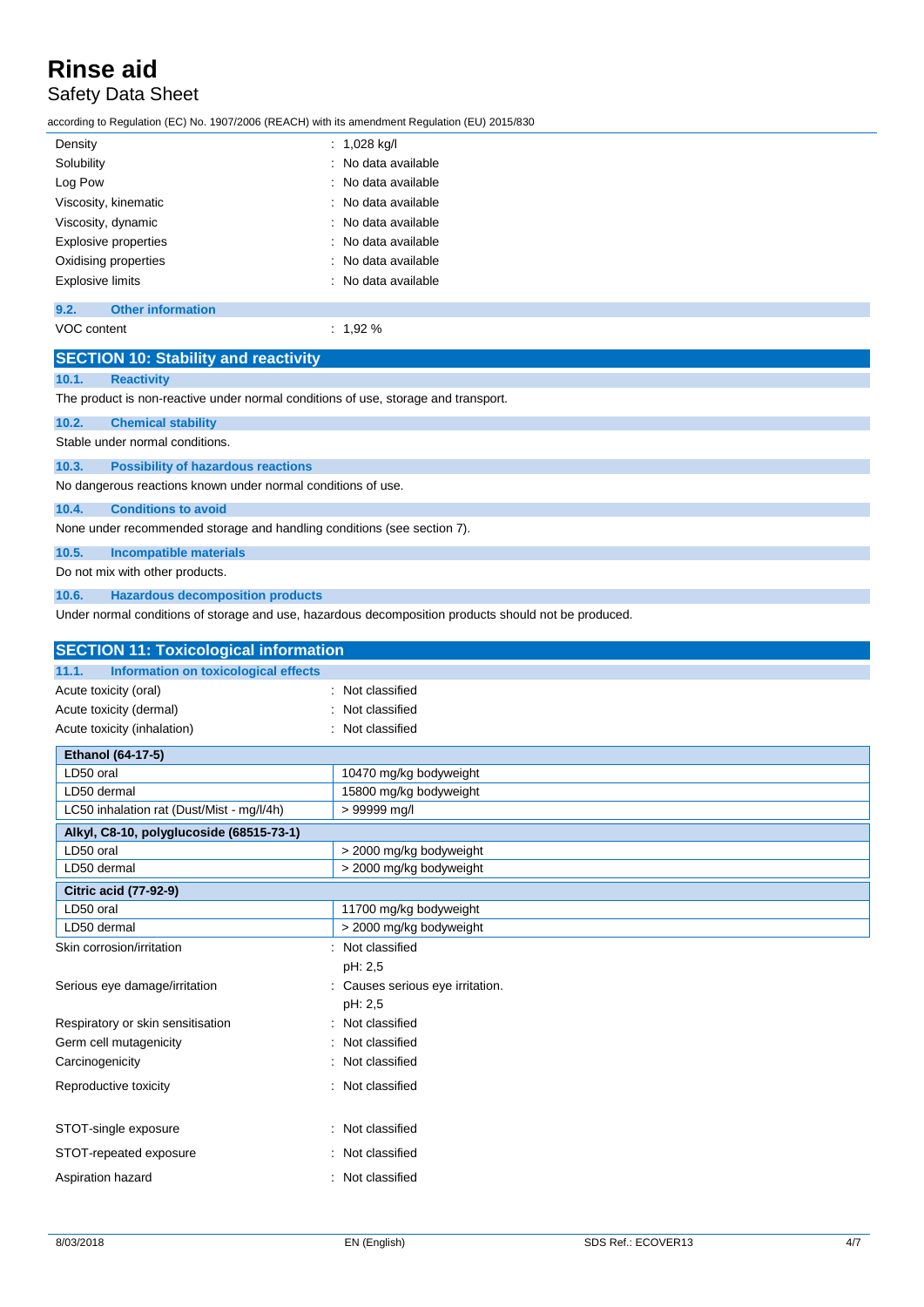### Safety Data Sheet

according to Regulation (EC) No. 1907/2006 (REACH) with its amendment Regulation (EU) 2015/830

| <b>SECTION 12: Ecological information</b>          |                                                                                                                                                                                                                                                                                                            |  |  |
|----------------------------------------------------|------------------------------------------------------------------------------------------------------------------------------------------------------------------------------------------------------------------------------------------------------------------------------------------------------------|--|--|
| 12.1.<br><b>Toxicity</b>                           |                                                                                                                                                                                                                                                                                                            |  |  |
| Ecology - general                                  | : The product is not considered harmful to aquatic organisms nor to cause long-term adverse                                                                                                                                                                                                                |  |  |
| Acute aquatic toxicity                             | effects in the environment.<br>Not classified                                                                                                                                                                                                                                                              |  |  |
| Chronic aquatic toxicity                           | Not classified                                                                                                                                                                                                                                                                                             |  |  |
|                                                    |                                                                                                                                                                                                                                                                                                            |  |  |
| Ethanol (64-17-5)<br>LC50 fish 1                   | 14200 mg/l                                                                                                                                                                                                                                                                                                 |  |  |
| EC50 other aquatic organisms 1                     | 5012 mg/l waterflea                                                                                                                                                                                                                                                                                        |  |  |
| EC50 other aquatic organisms 2                     | 275 mg/l                                                                                                                                                                                                                                                                                                   |  |  |
| Alkyl, C8-10, polyglucoside (68515-73-1)           |                                                                                                                                                                                                                                                                                                            |  |  |
| LC50 fish 1                                        | 126 mg/l                                                                                                                                                                                                                                                                                                   |  |  |
| EC50 other aquatic organisms 1                     | > 100 mg/l waterflea                                                                                                                                                                                                                                                                                       |  |  |
| EC50 other aquatic organisms 2                     | 27,2 mg/l                                                                                                                                                                                                                                                                                                  |  |  |
| <b>Citric acid (77-92-9)</b>                       |                                                                                                                                                                                                                                                                                                            |  |  |
| LC50 fish 1                                        | $> 100$ mg/l                                                                                                                                                                                                                                                                                               |  |  |
| EC50 other aquatic organisms 1                     | 85 mg/l waterflea                                                                                                                                                                                                                                                                                          |  |  |
|                                                    |                                                                                                                                                                                                                                                                                                            |  |  |
| 12.2.<br><b>Persistence and degradability</b>      |                                                                                                                                                                                                                                                                                                            |  |  |
| <b>Rinse aid</b>                                   |                                                                                                                                                                                                                                                                                                            |  |  |
| Persistence and degradability                      | This product doesn't contain any persistent substances. The surface active components used<br>in this product fulfill all of the biodegradability requirements of EC regulation 648/2004<br>(Detergents Regulation)<br>The surface active components used in this product are anaerobically biodegradable. |  |  |
| 12.3.<br><b>Bioaccumulative potential</b>          |                                                                                                                                                                                                                                                                                                            |  |  |
|                                                    |                                                                                                                                                                                                                                                                                                            |  |  |
| <b>Rinse aid</b>                                   |                                                                                                                                                                                                                                                                                                            |  |  |
| Bioaccumulative potential                          | This product does not contain any bioaccumulating substances.                                                                                                                                                                                                                                              |  |  |
| Ethanol (64-17-5)                                  |                                                                                                                                                                                                                                                                                                            |  |  |
| Log Pow                                            | $-0,32$                                                                                                                                                                                                                                                                                                    |  |  |
| <b>Citric acid (77-92-9)</b>                       |                                                                                                                                                                                                                                                                                                            |  |  |
| Log Pow                                            | $-1,72$                                                                                                                                                                                                                                                                                                    |  |  |
| 12.4.<br><b>Mobility in soil</b>                   |                                                                                                                                                                                                                                                                                                            |  |  |
| No additional information available                |                                                                                                                                                                                                                                                                                                            |  |  |
| 12.5.<br><b>Results of PBT and vPvB assessment</b> |                                                                                                                                                                                                                                                                                                            |  |  |
| No additional information available                |                                                                                                                                                                                                                                                                                                            |  |  |
| 12.6.<br><b>Other adverse effects</b>              |                                                                                                                                                                                                                                                                                                            |  |  |
| Other adverse effects                              | : This product does not contain PCM or nitromusk perfume components.                                                                                                                                                                                                                                       |  |  |
|                                                    |                                                                                                                                                                                                                                                                                                            |  |  |
| <b>SECTION 13: Disposal considerations</b>         |                                                                                                                                                                                                                                                                                                            |  |  |
| 13.1.<br><b>Waste treatment methods</b>            |                                                                                                                                                                                                                                                                                                            |  |  |
| Waste treatment methods                            | Dispose of contents/container in accordance with licensed collector's sorting instructions.                                                                                                                                                                                                                |  |  |
| <b>SECTION 14: Transport information</b>           |                                                                                                                                                                                                                                                                                                            |  |  |
| In accordance with ADR / RID / IMDG / IATA / ADN   |                                                                                                                                                                                                                                                                                                            |  |  |
|                                                    |                                                                                                                                                                                                                                                                                                            |  |  |
| 14.1.<br><b>UN number</b>                          |                                                                                                                                                                                                                                                                                                            |  |  |
| UN-No. (ADR)                                       | Not applicable                                                                                                                                                                                                                                                                                             |  |  |
| UN-No. (IMDG)                                      | Not applicable                                                                                                                                                                                                                                                                                             |  |  |
| UN-No. (IATA)                                      | Not applicable                                                                                                                                                                                                                                                                                             |  |  |
| UN-No. (ADN)                                       | Not applicable                                                                                                                                                                                                                                                                                             |  |  |
| UN-No. (RID)                                       | Not applicable                                                                                                                                                                                                                                                                                             |  |  |
| 14.2.<br><b>UN proper shipping name</b>            |                                                                                                                                                                                                                                                                                                            |  |  |
| Proper Shipping Name (ADR)                         | Not applicable                                                                                                                                                                                                                                                                                             |  |  |
| Proper Shipping Name (IMDG)                        | Not applicable                                                                                                                                                                                                                                                                                             |  |  |
| Proper Shipping Name (IATA)                        | Not applicable                                                                                                                                                                                                                                                                                             |  |  |
| Proper Shipping Name (ADN)                         | Not applicable                                                                                                                                                                                                                                                                                             |  |  |
| Proper Shipping Name (RID)                         | Not applicable                                                                                                                                                                                                                                                                                             |  |  |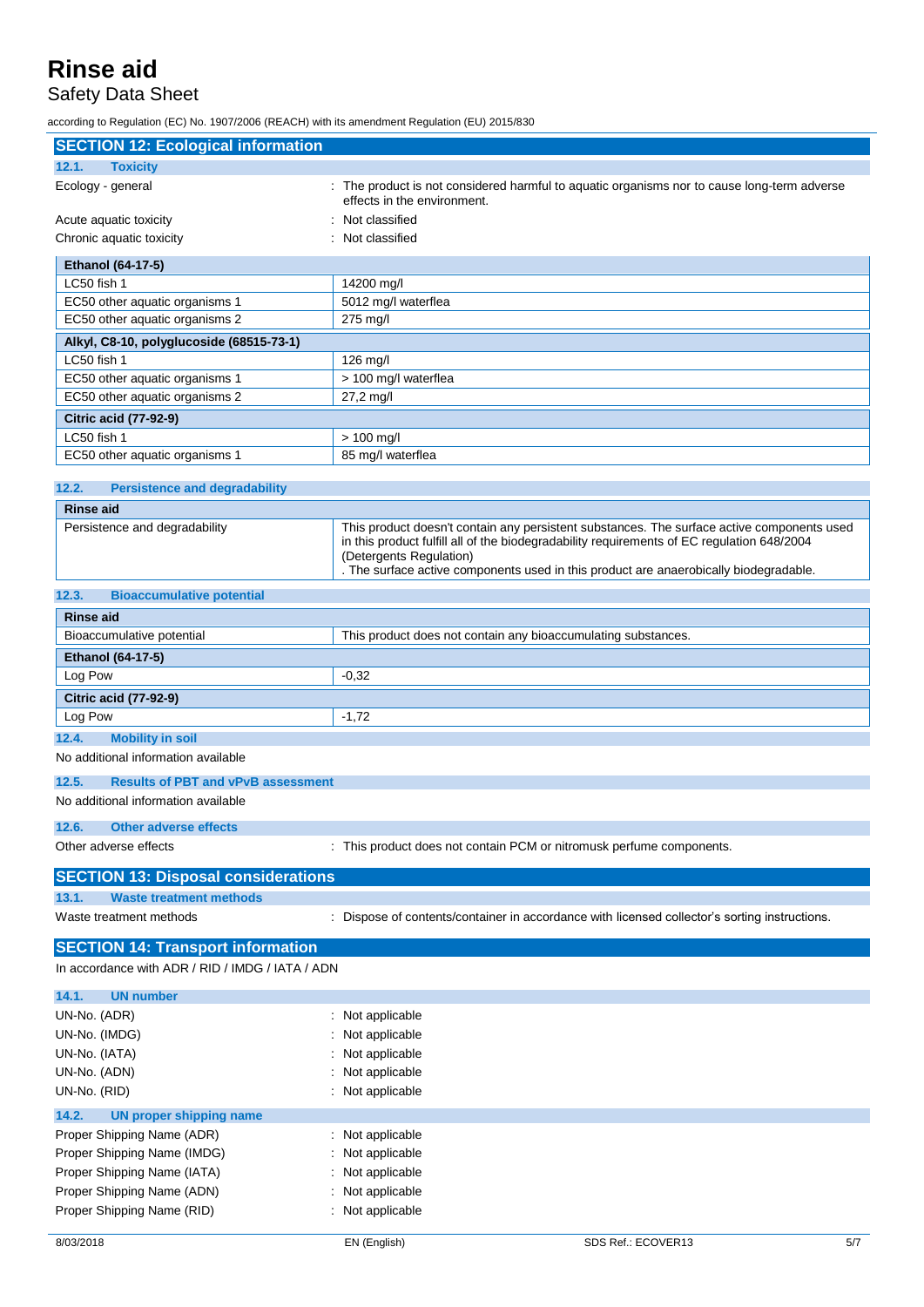### Safety Data Sheet

according to Regulation (EC) No. 1907/2006 (REACH) with its amendment Regulation (EU) 2015/830

| 14.3.<br><b>Transport hazard class(es)</b>                                                                     |                                                                                                |         |
|----------------------------------------------------------------------------------------------------------------|------------------------------------------------------------------------------------------------|---------|
| <b>ADR</b><br>Transport hazard class(es) (ADR)                                                                 | : Not applicable                                                                               |         |
| <b>IMDG</b><br>Transport hazard class(es) (IMDG)                                                               | : Not applicable                                                                               |         |
| <b>IATA</b><br>Transport hazard class(es) (IATA)                                                               | : Not applicable                                                                               |         |
| <b>ADN</b><br>Transport hazard class(es) (ADN)                                                                 | : Not applicable                                                                               |         |
| <b>RID</b><br>Transport hazard class(es) (RID)                                                                 | : Not applicable                                                                               |         |
| 14.4.<br><b>Packing group</b>                                                                                  |                                                                                                |         |
| Packing group (ADR)                                                                                            | Not applicable                                                                                 |         |
| Packing group (IMDG)                                                                                           | Not applicable                                                                                 |         |
| Packing group (IATA)                                                                                           | Not applicable                                                                                 |         |
| Packing group (ADN)                                                                                            | Not applicable                                                                                 |         |
| Packing group (RID)                                                                                            | Not applicable                                                                                 |         |
| 14.5.<br><b>Environmental hazards</b>                                                                          |                                                                                                |         |
| Dangerous for the environment                                                                                  | : No                                                                                           |         |
| Marine pollutant                                                                                               | No                                                                                             |         |
| Other information                                                                                              | : No supplementary information available                                                       |         |
|                                                                                                                |                                                                                                |         |
| 14.6.<br><b>Special precautions for user</b>                                                                   |                                                                                                |         |
| - Overland transport<br>Not applicable                                                                         |                                                                                                |         |
|                                                                                                                |                                                                                                |         |
| - Transport by sea                                                                                             |                                                                                                |         |
| Not applicable                                                                                                 |                                                                                                |         |
| - Air transport                                                                                                |                                                                                                |         |
| Not applicable                                                                                                 |                                                                                                |         |
|                                                                                                                |                                                                                                |         |
| - Inland waterway transport<br>Not applicable                                                                  |                                                                                                |         |
|                                                                                                                |                                                                                                |         |
| - Rail transport                                                                                               |                                                                                                |         |
| Not applicable                                                                                                 |                                                                                                |         |
| 14.7.<br>Transport in bulk according to Annex II of Marpol and the IBC Code                                    |                                                                                                |         |
| Not applicable                                                                                                 |                                                                                                |         |
| <b>SECTION 15: Regulatory information</b>                                                                      |                                                                                                |         |
| 15.1.                                                                                                          | Safety, health and environmental regulations/legislation specific for the substance or mixture |         |
| 15.1.1.<br><b>EU-Regulations</b>                                                                               |                                                                                                |         |
| Contains no REACH substances with Annex XVII restrictions<br>Contains no substance on the REACH candidate list |                                                                                                |         |
| Contains no REACH Annex XIV substances                                                                         |                                                                                                |         |
| VOC content                                                                                                    | : $1,92%$                                                                                      |         |
| Detergent Regulation : Labelling of contents:                                                                  |                                                                                                |         |
| Component                                                                                                      |                                                                                                | $\%$    |
| non-ionic surfactants                                                                                          |                                                                                                | $< 5\%$ |

#### **15.1.2. National regulations**

No additional information available